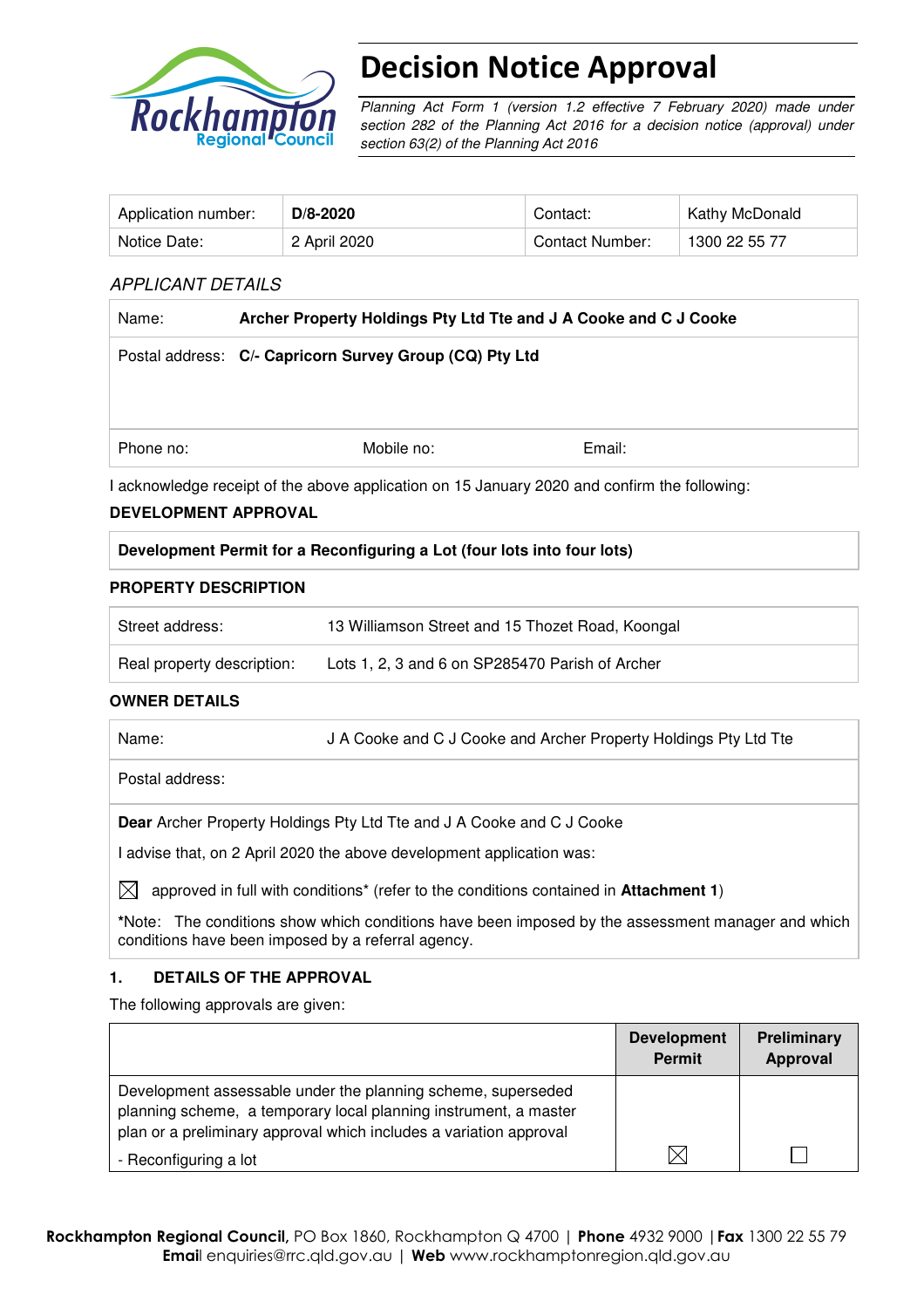## **2. CONDITIONS**

This approval is subject to the conditions in Attachment 1.

## **3. FURTHER DEVELOPMENT PERMITS REQUIRED**

Please be advised that the following development permits are required to be obtained before the development can be carried out:

| Type of development permit<br>required | Subject of the required development permit |  |
|----------------------------------------|--------------------------------------------|--|
| <b>Operational Works</b>               | Sewerage Works                             |  |

## **4. REFERRAL AGENCIES NIL**

## **5. THE APPROVED PLANS**

**The approved development must be completed and maintained generally in accordance with the approved drawings and documents:** 

| <b>Drawing/report title</b>              | <b>Prepared by</b>               | <b>Date</b>      | <b>Reference number</b> | <b>Issue</b> |
|------------------------------------------|----------------------------------|------------------|-------------------------|--------------|
| Reconfigurations<br>Plan                 | <b>Capricorn Survey</b><br>Group | 20 December 2019 | 7575-01-ROL             | A            |
| <b>Proposed Sewerage</b><br><b>Works</b> | <b>Capricorn Survey</b><br>Group | 20 December 2019 | 7575-01-ROL             | А            |

## **6. CURRENCY PERIOD FOR THE APPROVAL (s.85 of the Planning Act)**

The standard currency periods stated in section 85 of Planning Act 2016 apply to each aspect of development in this approval, if not stated in the conditions of approval attached.

## **7. STATEMENT OF REASONS**

| Description of the<br>development | The proposed development is for Reconfiguring a Lot (four lots into four<br>lots)                                                                                                                                                                                                                                                                            |  |  |
|-----------------------------------|--------------------------------------------------------------------------------------------------------------------------------------------------------------------------------------------------------------------------------------------------------------------------------------------------------------------------------------------------------------|--|--|
| <b>Reasons for Decision</b>       | The proposed boundary realignment does not compromise the<br>a)<br>strategic framework in the Rockhampton Region Planning Scheme<br>2015;                                                                                                                                                                                                                    |  |  |
|                                   | Assessment of the development against the relevant zone purpose,<br>planning scheme codes and planning scheme policies demonstrates<br>that the proposed development will not cause significant adverse<br>impacts on the surrounding natural environment, built environment<br>and infrastructure, community facilities, or local character and<br>amenity; |  |  |
|                                   | The proposed development does not compromise the relevant State<br>C)<br>Planning Policy; and                                                                                                                                                                                                                                                                |  |  |
|                                   | On balance, the application should be approved because the<br>d)<br>circumstances favour Council exercising its discretion to approve the<br>application even though the development does not comply with an<br>aspect of the assessment benchmarks.                                                                                                         |  |  |
| <b>Assessment Benchmarks</b>      | The proposed development was assessed against the<br>following<br>assessment benchmarks:                                                                                                                                                                                                                                                                     |  |  |
|                                   | Low Impact Industry Zone Code;                                                                                                                                                                                                                                                                                                                               |  |  |
|                                   | Access, Parking and Transport Code;<br>٠                                                                                                                                                                                                                                                                                                                     |  |  |
|                                   | Filling and Excavation Code;<br>٠                                                                                                                                                                                                                                                                                                                            |  |  |
|                                   | Landscape Code;                                                                                                                                                                                                                                                                                                                                              |  |  |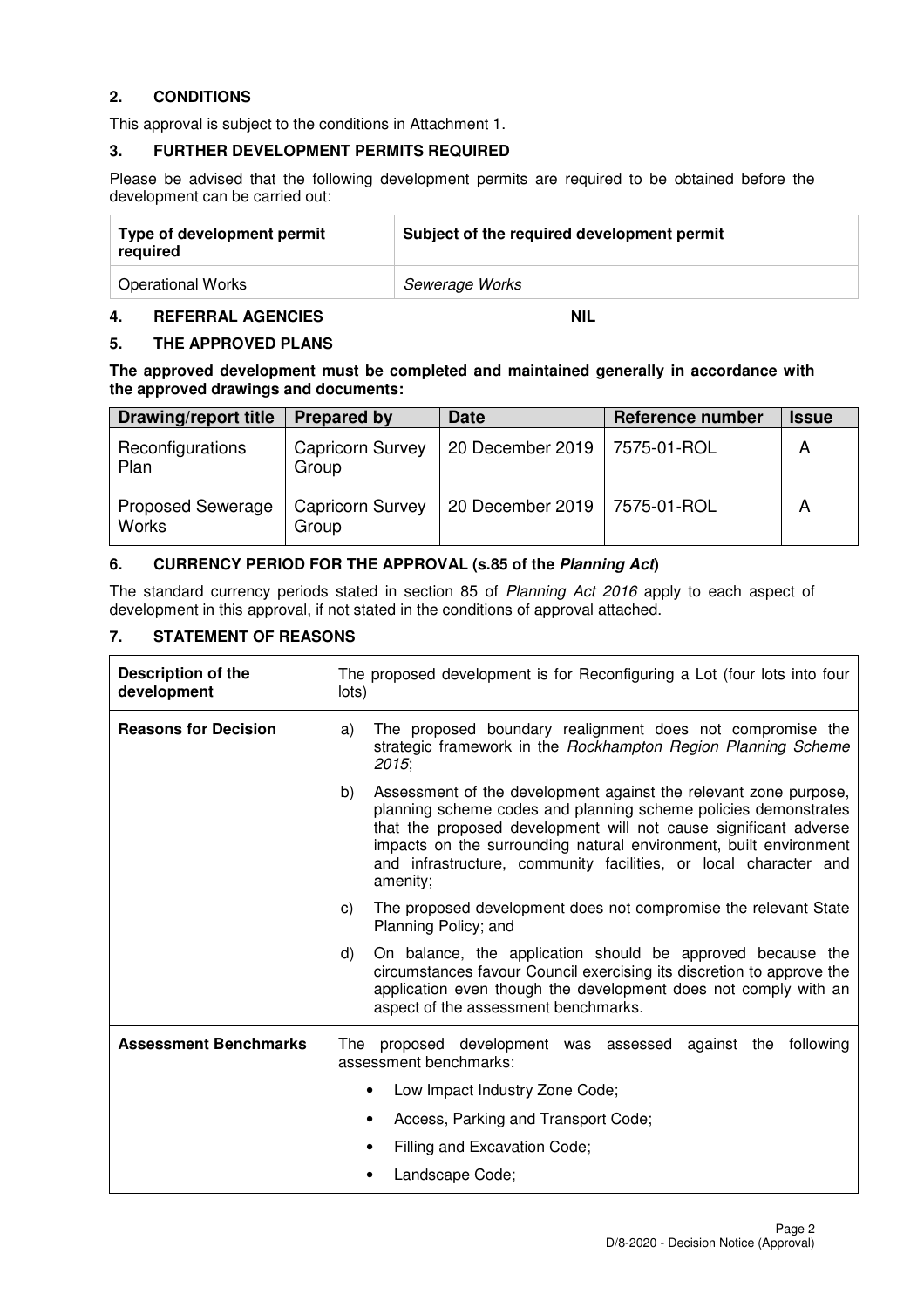|                                                 | Reconfiguring a Lot Code;<br>$\bullet$                                                                                                                                                                                                                                                                                                                                                                                                                                                                                                                                                                                                                                                                                                                                                                                                            |                                                                                                                                                                       |  |  |
|-------------------------------------------------|---------------------------------------------------------------------------------------------------------------------------------------------------------------------------------------------------------------------------------------------------------------------------------------------------------------------------------------------------------------------------------------------------------------------------------------------------------------------------------------------------------------------------------------------------------------------------------------------------------------------------------------------------------------------------------------------------------------------------------------------------------------------------------------------------------------------------------------------------|-----------------------------------------------------------------------------------------------------------------------------------------------------------------------|--|--|
|                                                 | Stormwater Management Code;<br>٠                                                                                                                                                                                                                                                                                                                                                                                                                                                                                                                                                                                                                                                                                                                                                                                                                  |                                                                                                                                                                       |  |  |
|                                                 | Water and Sewer Code; and<br>$\bullet$                                                                                                                                                                                                                                                                                                                                                                                                                                                                                                                                                                                                                                                                                                                                                                                                            |                                                                                                                                                                       |  |  |
|                                                 | Flood Hazard Overlay Code;<br>٠                                                                                                                                                                                                                                                                                                                                                                                                                                                                                                                                                                                                                                                                                                                                                                                                                   |                                                                                                                                                                       |  |  |
| <b>Compliance with</b><br>assessment benchmarks | The development was assessed against all of the assessment<br>benchmarks listed above and complies with all of these with the exception<br>listed below.                                                                                                                                                                                                                                                                                                                                                                                                                                                                                                                                                                                                                                                                                          |                                                                                                                                                                       |  |  |
|                                                 | <b>Assessment</b><br><b>Benchmark</b>                                                                                                                                                                                                                                                                                                                                                                                                                                                                                                                                                                                                                                                                                                                                                                                                             | Reasons for the approval despite non-<br>compliance with benchmark                                                                                                    |  |  |
|                                                 | Reconfiguring a Lot<br>Code                                                                                                                                                                                                                                                                                                                                                                                                                                                                                                                                                                                                                                                                                                                                                                                                                       | The proposal does not comply with Acceptable<br>Outcome 2.1 which requires all infrastructure<br>connections and services be provided within the<br>sites they serve. |  |  |
|                                                 | Lot 6 is not connected to Council's reticulated<br>water or sewer networks. No water works are<br>proposed as part of the application. However, an<br>extension to the existing sewer main to service<br>Lot 6 is proposed. As the application is for a<br>boundary realignment it is not anticipated that the<br>proposal will adversely affect the functionality of<br>the existing accessibility to water and sewerage<br>supply systems. Furthermore, the current use of<br>the land is not intensifying as a result of the<br>proposal which would warrant an upgrade to the<br>current water and sewer supply arrangement.<br>Both water and sewer infrastructure is available in<br>the vicinity for connection or upgrades if the sites<br>were to be further developed in the future.<br>Therefore the proposal is considered to achieve |                                                                                                                                                                       |  |  |
| <b>Matters prescribed by</b>                    | The State Planning Policy - Part E;<br>(i)                                                                                                                                                                                                                                                                                                                                                                                                                                                                                                                                                                                                                                                                                                                                                                                                        |                                                                                                                                                                       |  |  |
| regulation                                      | The Central Queensland Regional Plan;<br>(ii)                                                                                                                                                                                                                                                                                                                                                                                                                                                                                                                                                                                                                                                                                                                                                                                                     |                                                                                                                                                                       |  |  |
|                                                 | The Rockhampton Region Planning Scheme 2015; and<br>(iii)                                                                                                                                                                                                                                                                                                                                                                                                                                                                                                                                                                                                                                                                                                                                                                                         |                                                                                                                                                                       |  |  |
|                                                 | The common material, being the material submitted with the<br>(iv)<br>application.                                                                                                                                                                                                                                                                                                                                                                                                                                                                                                                                                                                                                                                                                                                                                                |                                                                                                                                                                       |  |  |

## **8. APPEAL RIGHTS**

The rights of an applicant to appeal to a tribunal or the Planning and Environment Court against a decision about a development application are set out in chapter 6, part 1 of the Planning Act 2016. There may also be a right to make an application for a declaration by a tribunal (see chapter 6, part 2 of the Planning Act 2016).

## Appeal by an applicant

An applicant for a development application may appeal to the Planning and Environment Court against the following:

- the refusal of all or part of the development application
- a provision of the development approval
- the decision to give a preliminary approval when a development permit was applied for
- a deemed refusal of the development application.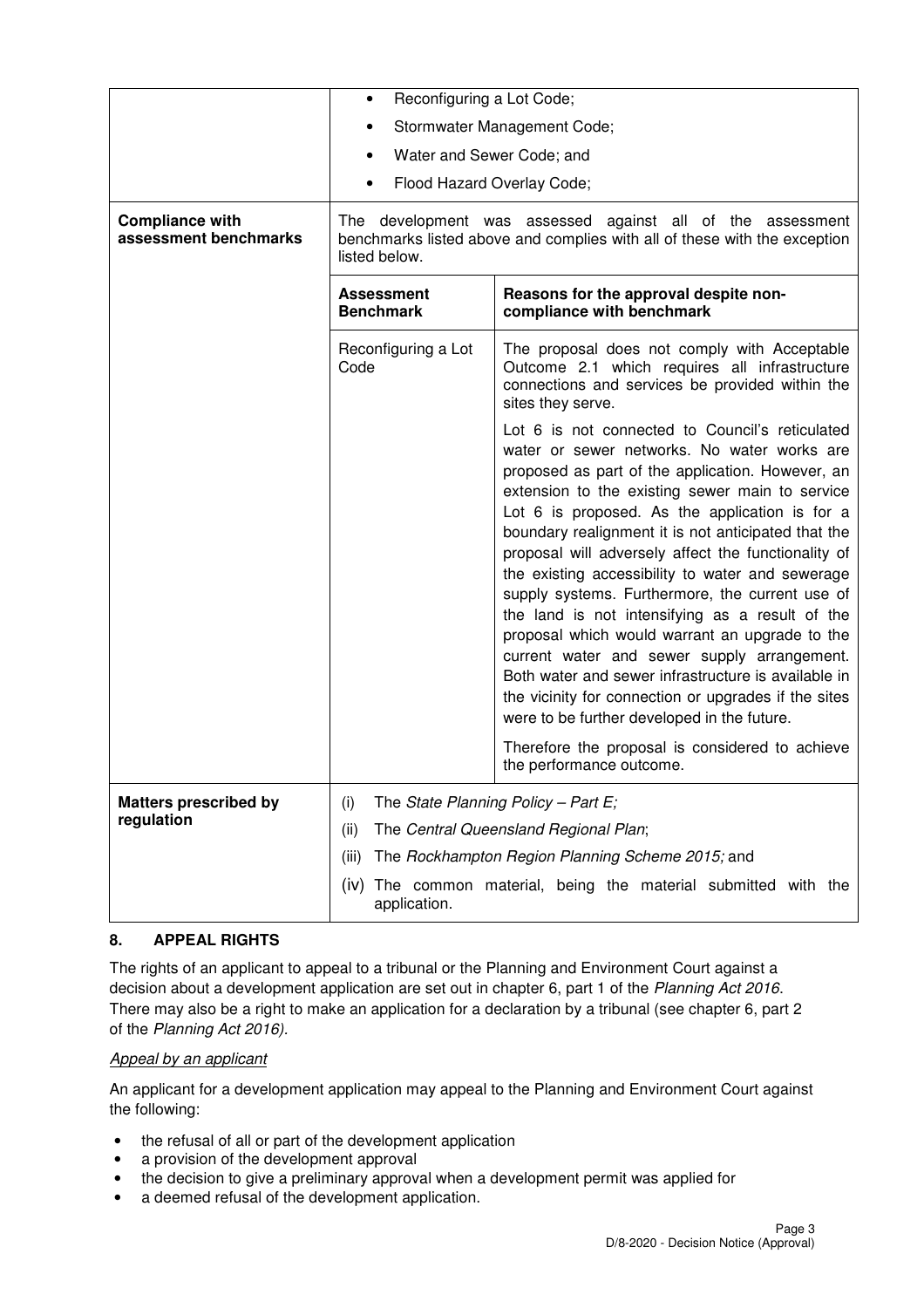An applicant may also have a right to appeal to the Development tribunal. For more information, see schedule 1 of the Planning Act 2016.

The timeframes for starting an appeal in the Planning and Environment Court are set out in section 229 of the Planning Act 2016.

**Attachment 2** is an extract from the Planning Act 2016 that sets out the applicant's appeal rights and the appeal rights of a submitter.

## **9. WHEN THE DEVELOPMENT APPROVAL TAKES EFFECT**

This development approval takes effect:

From the time the decision notice is given  $-$  if there is no submitter and the applicant does not appeal the decision to the court.

Or

When the submitter's appeal period ends  $-$  if there is a submitter and the applicant does not appeal the decision to the court.

Or

Subject to the decision of the court, when the appeal is finally decided  $-$  if an appeal is made to the court.

## **10. ASSESSMENT MANAGER**

| Name: | Tarnya Fitzgibbon<br><b>COORDINATOR</b> | Signature: | Date: 2 April 2020 |
|-------|-----------------------------------------|------------|--------------------|
|       | DEVELOPMENT ASSESSMENT                  |            |                    |

## **Attachment 1 – Conditions of the approval**

**Part 1 – Conditions imposed by the assessment manager [Note: where a condition is imposed** about infrastructure under Chapter 4 of the Planning Act 2016, the relevant provision of the Act under which this condition was imposed must be specified.]

## **Attachment 2—Extract on appeal rights**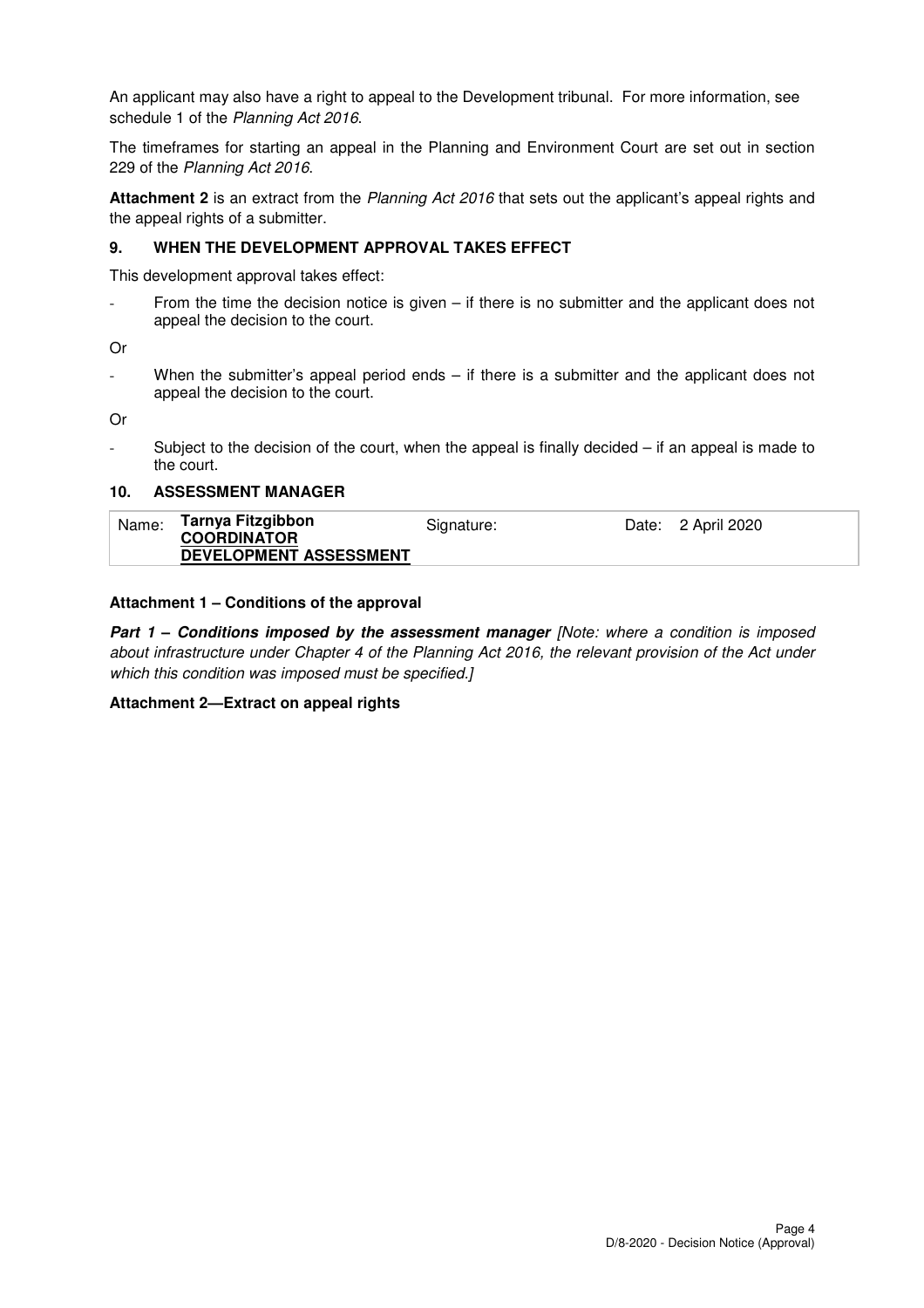

# **Attachment 1 – Part 1 Rockhampton Regional Council Conditions**

Planning Act 2016

- 1.0 ADMINISTRATION
- 1.1 The Developer and their employee, agent, contractor or invitee is responsible for ensuring compliance with the conditions of this development approval.
- 1.2 Where these Conditions refer to "Council" in relation to requiring Council to approve or to be satisfied as to any matter, or conferring on the Council a function, power or discretion, that role may be fulfilled in whole or in part by a delegate appointed for that purpose by the Council.
- 1.3 All conditions, works, or requirements of this development approval must be undertaken, completed, and be accompanied by a Compliance Certificate for any operational works required by this development approval:
	- 1.3.1 to Council's satisfaction;
	- 1.3.2 at no cost to Council; and
	- 1.3.3 prior to the issue of the Survey Plan Approval Certificate,

unless otherwise stated.

- 1.4 Infrastructure requirements of this development approval must be contributed to the relevant authorities, where applicable, at no cost to Council, prior to the issue of the Survey Plan Approval Certificate, unless otherwise stated.
- 1.5 The following further Development Permits must be obtained prior to the commencement of any works associated with their purposes:
	- 1.5.1 Operational Works:
		- (i) Sewerage Works.
- 1.6 All works must be designed, constructed and maintained in accordance with the relevant Council policies, guidelines and standards, unless otherwise stated.
- 1.7 All engineering drawings/specifications, design and construction works must be in accordance with the requirements of the relevant Australian Standards and must be approved, supervised and certified by a Registered Professional Engineer of Queensland.

## 2.0 APPROVED PLANS AND DOCUMENTS

2.1 The approved development must be completed and maintained generally in accordance with the approved plans and documents, except where amended by any condition of this development approval:

| Drawing/report<br>title    | <b>Prepared by</b>               | Date             | <b>Reference</b><br>number | <b>Issue</b> |
|----------------------------|----------------------------------|------------------|----------------------------|--------------|
| Reconfigurations<br>Plan   | Capricorn<br><b>Survey Group</b> | 20 December 2019 | 7575-01-ROL                | Α            |
| Proposed<br>Sewerage Works | Capricorn<br><b>Survey Group</b> | 20 December 2019 | 7575-01-ROL                | А            |

2.2 Where there is any conflict between the conditions of this development approval and the details shown on the approved plans and documents, the conditions of this development approval must prevail.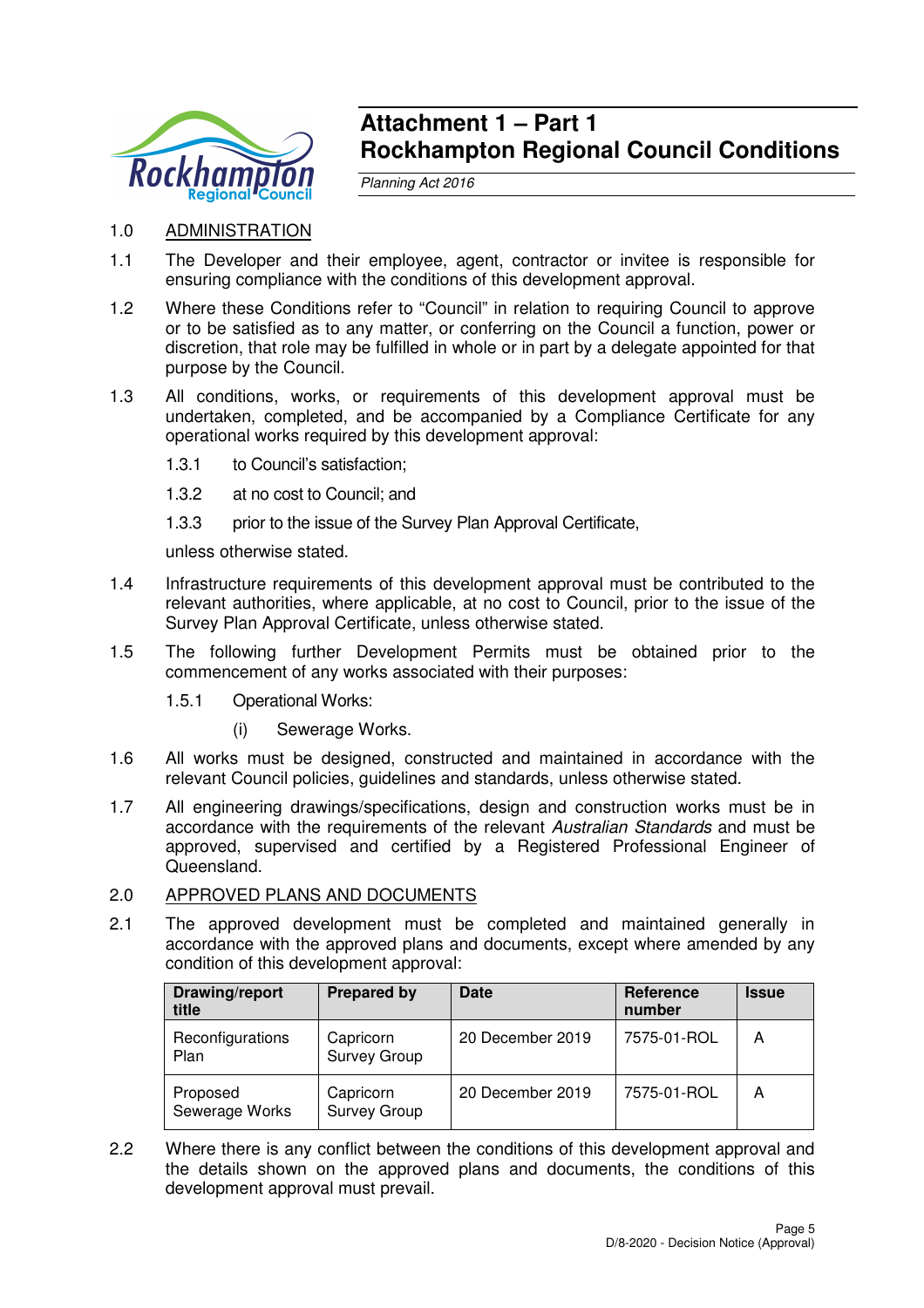2.3 Where conditions require the above plans or documents to be amended, the revised document(s) must be submitted for approval by Council prior to the submission of an application for a Development Permit for Operational Works.

## 3.0 SEWERAGE WORKS

- 3.1 A Development Permit for Operational Works (sewerage works) must be obtained prior to the commencement of any sewerage works required by this development approval.
- 3.2 All sewerage works must be designed and constructed in accordance with the approved plans (refer to condition 2.1), Capricorn Municipal Development Guidelines, Water Supply (Safety and Reliability) Act 2008, Plumbing and Drainage Act 2018 and the provisions of a Development Permit for Operational Works (sewerage works).
- 3.3 The existing 150 millimetre diameter non-trunk sewerage main located within the southern side of Williamson Street must be extended along Williamson Street to the south eastern corner of proposed Lot 6, and an access chamber must be provided at the termination point. This non-trunk infrastructure is conditioned under section 145 of the Planning Act 2016.
- 3.4 Proposed Lots 1-3 must remained connected to Council's reticulated sewerage network.
- 3.5 Proposed Lot 6 must be connected to Council's reticulated sewerage network.
- 4.0 PLUMBING AND DRAINAGE WORKS
- 4.1 Alteration, disconnection or relocation of internal plumbing and sanitary drainage works associated with the existing building must be in accordance with regulated work under the Plumbing and Drainage Act and Council's Plumbing and Drainage Policies.

## 5.0 ROOF AND ALLOTMENT DRAINAGE WORKS

5.1 All roof and allotment runoff from each proposed lot must be directed to a lawful point of discharge in accordance with the Queensland Urban Drainage Manual and the Capricorn Municipal Development Guidelines and must not restrict, impair or change the natural flow of runoff water or cause a nuisance or worsening to surrounding land or infrastructure.

## 6.0 SITE WORKS

- 6.1 All earthworks must be undertaken in accordance with Australian Standard AS3798 "Guidelines on earthworks for commercial and residential developments".
- 6.2 Site works must be constructed such that they do not, at any time, in any way restrict, impair or change the natural flow of runoff water, or cause a nuisance or worsening to surrounding land or infrastructure.

## 7.0 ASSET MANAGEMENT

- 7.1 Any alteration necessary to electricity, telephone, water mains, sewerage mains, and/or public utility installations resulting from the development or in connection with the development, must be undertaken and completed at no cost to Council.
- 7.2 Any damage to existing stormwater, water supply and sewerage infrastructure, kerb and channel, pathway or roadway (including removal of concrete slurry from public land and Council infrastructure), that occurs while any works are being carried out in association with this development approval must be repaired at full cost to the developer. This includes the reinstatement of any existing traffic signs or pavement markings that may have been removed or damaged.
- 7.3 'As Constructed' information pertaining to assets to be handed over to Council and those which may have an impact on Council's existing and future assets must be provided prior to the issue of the Survey Plan Approval Certificate. This information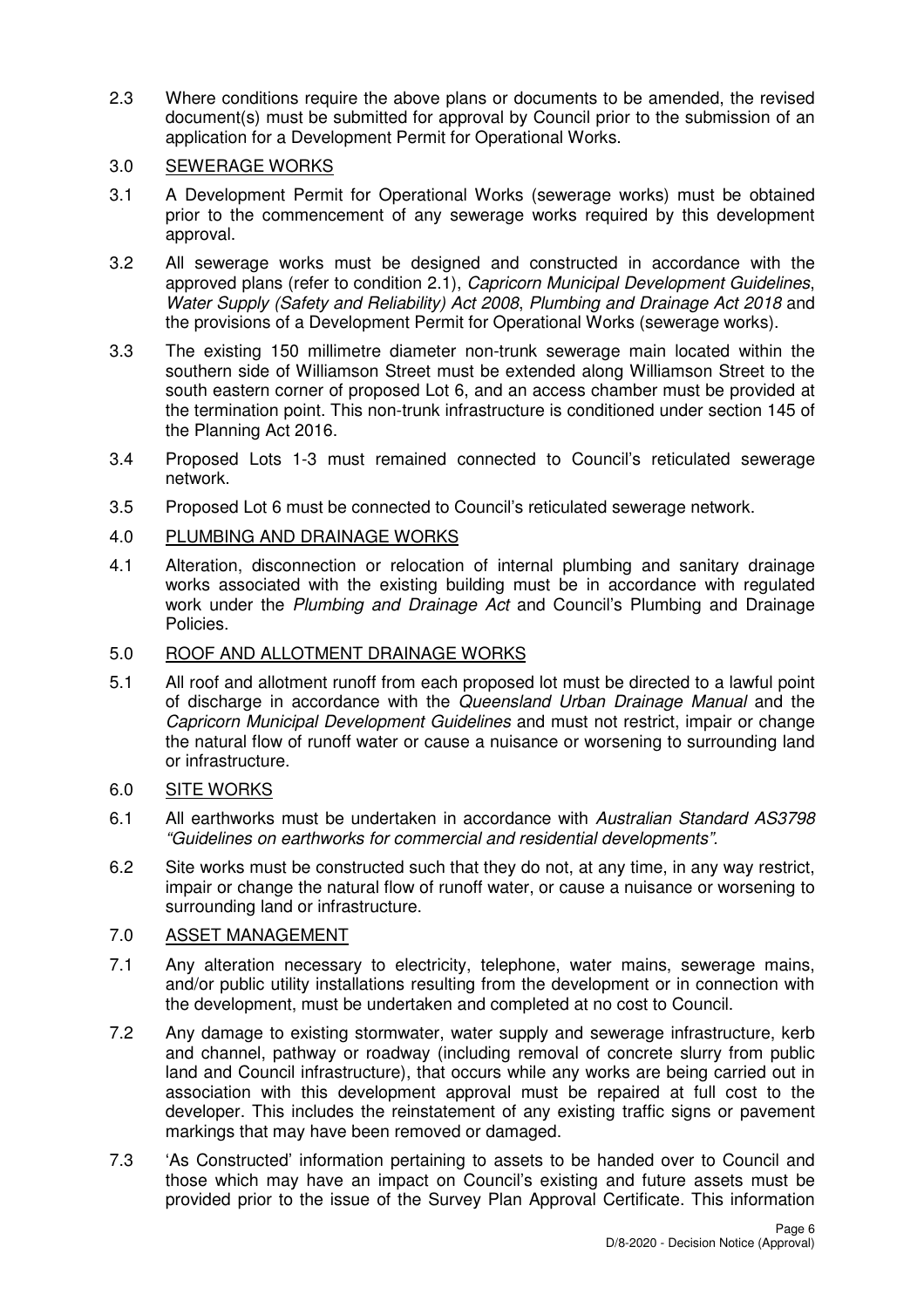must be provided in accordance with the Asset Design and As Constructed Manual (ADAC).

## 8.0 ENVIRONMENTAL

- 8.1 An Erosion Control and Stormwater Control Management Plan prepared by a Registered Professional Engineer of Queensland in accordance with the Capricorn Municipal Design Guidelines, must be:
	- 8.1.1 implemented, monitored and maintained for the duration of the works, and until all exposed soil areas are permanently stabilised (for example, turfed, hydromulched, concreted, landscaped); and
	- 8.1.2 available on-site for inspection by Council Officers whilst all works are being carried out.

## 9.0 OPERATING PROCEDURES

9.1 All construction materials, waste, waste skips, machinery and contractors' vehicles must be located and stored or parked within the development site. Storage of materials, or parking of construction machinery or contractors' vehicles must not occur within Thozet Road or Williamson Street.

## ADVISORY NOTES

## NOTE 1. Aboriginal Cultural Heritage

It is advised that under section 23 of the Aboriginal Cultural Heritage Act 2003, a person who carries out an activity must take all reasonable and practicable measures to ensure the activity does not harm Aboriginal cultural heritage (the "cultural heritage duty of care"). Maximum penalties for breaching the duty of care are listed in the Aboriginal cultural heritage legislation. The information on Aboriginal cultural heritage is available on the Department of Aboriginal and Torres Strait Islander Partnerships website www.datsip.qld.gov.au.

## NOTE 2. General Environmental Duty

General environmental duty under the Environmental Protection Act 1994 prohibits unlawful environmental nuisance caused by noise, aerosols, particles, dust, ash, fumes, light, odour or smoke beyond the boundaries of the development site during all stages of the development including earthworks, construction and operation.

## NOTE 3. General Safety Of Public During Construction

The Work Health and Safety Act 2011 and Manual of Uniform Traffic Control Devices must be complied with in carrying out any construction works, and to ensure safe traffic control and safe public access in respect of works being constructed on a road.

## NOTE 4. Future Development

Proposed Lots 1 and 2 should be amalgamated prior to any future development proposed on these lots.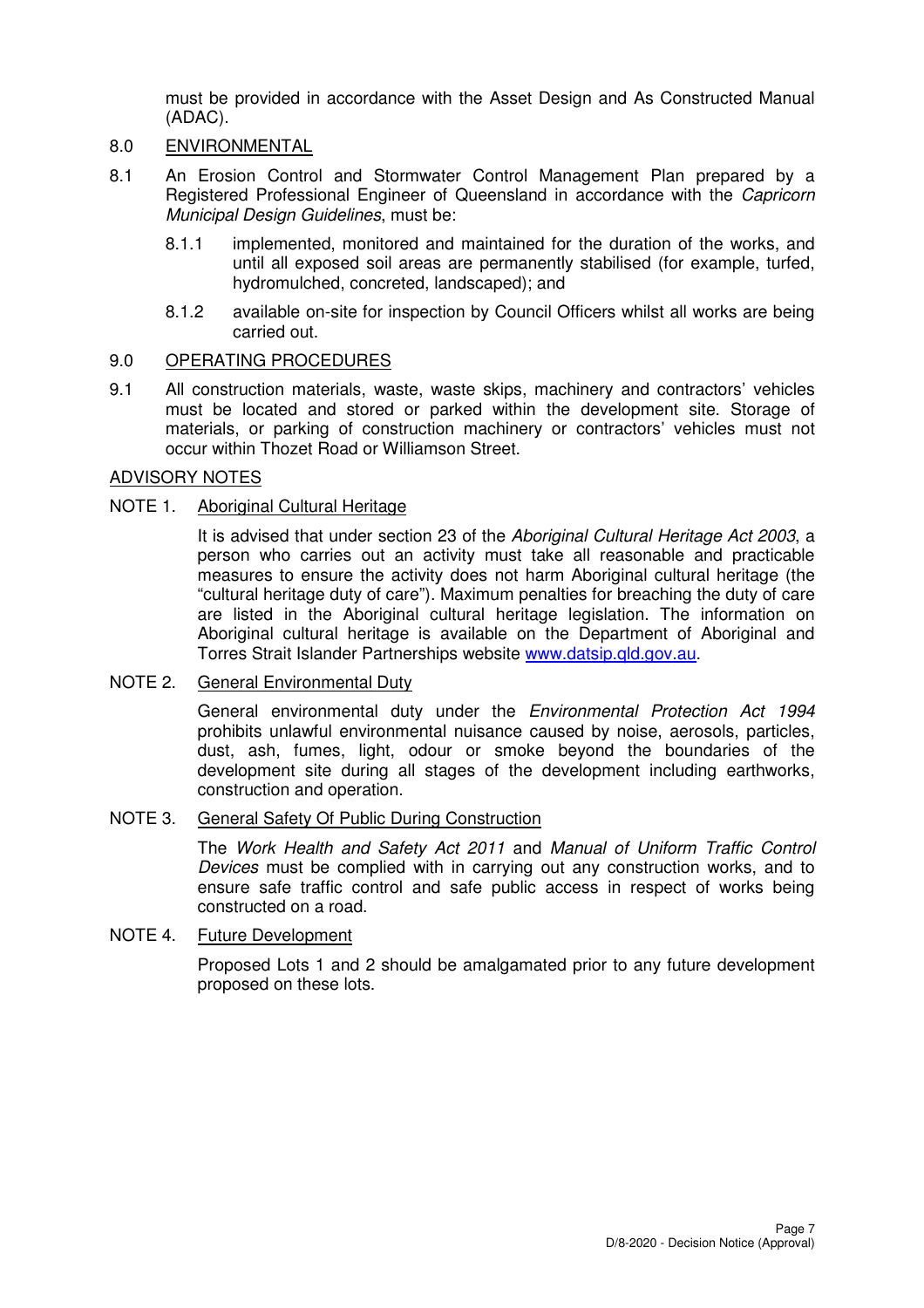

# **Attachment 2 - Appeal Rights**

PLANNING ACT 2016

The following is an extract from the Planning Act 2016 (Chapter 6)

#### **Appeal rights**

## **229 Appeals to tribunal or P&E Court**

- (1) Schedule 1 states—
	- (a) matters that may be appealed to— (i) either a tribunal or the P&E Court; or (ii) only a tribunal; or
	- (iii) only the P&E Court; and (b) the person—
		- (i) who may appeal a matter (the **appellant**); and (ii) who is a respondent in an appeal of the matter; and (iii) who is a co-respondent in an appeal of the matter; and
		- (iv) who may elect to be a co-respondent in an appeal of the matter.
- (2) An appellant may start an appeal within the appeal period.
- (3) The **appeal period** is—
	- (a) for an appeal by a building advisory agency—10 business days after a decision notice for the decision is given to the agency or
	- (b) for an appeal against a deemed refusal—at any time after the deemed refusal happens; or
	- (c) for an appeal against a decision of the Minister, under chapter 7, part 4, to register premises or to renew the registration of premises—20 business days after a notice is published under section 269(3)(a) or (4); or
	- (d) for an appeal against an infrastructure charges notice— 20 business days after the infrastructure charges notice is given to the person; or
	- (e) for an appeal about a deemed approval of a development application for which a decision notice has not been given—30 business days after the applicant gives the deemed approval notice to the assessment manager; or
	- (f) for any other appeal—20 business days after a notice of the decision for the matter, including an enforcement notice, is given to the person.

#### Note—

See the P&E Court Act for the court's power to extend the appeal period.

- (4) Each respondent and co-respondent for an appeal may be heard in the appeal.
- (5) If an appeal is only about a referral agency's response, the assessment manager may apply to the tribunal or P&E Court to withdraw from the appeal.
- (6) To remove any doubt, it is declared that an appeal against an infrastructure charges notice must not be about—
	- (a) the adopted charge itself; or
	- (b) for a decision about an offset or refund—
		- (i) the establishment cost of trunk infrastructure identified in a LGIP; or
		- (ii) the cost of infrastructure decided using the method
	- included in the local government's charges resolution.

## **230 Notice of appeal**

- (1) An appellant starts an appeal by lodging, with the registrar of the tribunal or P&E Court, a notice of appeal that—
	- (a) is in the approved form; and
	- (b) succinctly states the grounds of the appeal.
- (2) The notice of appeal must be accompanied by the required fee.
- (3) The appellant or, for an appeal to a tribunal, the registrar must, within the service period, give a copy of the notice of appeal to—
- (a) the respondent for the appeal; and
- (b) each co-respondent for the appeal; and
- (c) for an appeal about a development application under schedule 1, table 1, item 1—each principal submitter for the development application; and
- (d) for an appeal about a change application under schedule 1, table 1, item 2—each principal submitter for the change application; and
- (e) each person who may elect to become a co-respondent for the appeal, other than an eligible submitter who is not a principal submitter in an appeal under paragraph  $(c)$  or  $(d)$ ; and
- (f) for an appeal to the P&E Court—the chief executive; and
- (g) for an appeal to a tribunal under another Act—any other person who the registrar considers appropriate.
- (4) The **service period** is—
	- (a) if a submitter or advice agency started the appeal in the P&E Court-2 business days after the appeal is started; or
	- (b) otherwise—10 business days after the appeal is started.
- (5) A notice of appeal given to a person who may elect to be a co-respondent must state the effect of subsection
- (6) A person elects to be a co-respondent by filing a notice of election, in the approved form, within 10 business days after the notice of appeal is given to the person*.*
- **231 Other appeals**
- (1) Subject to this chapter, schedule 1 and the P&E Court Act, unless the Supreme Court decides a decision or other matter under this Act is affected by jurisdictional error, the decision or matter is non-appealable.
- (2) The Judicial Review Act 1991, part 5 applies to the decision or matter to the extent it is affected by jurisdictional error.
- (3) A person who, but for subsection (1) could have made an application under the Judicial Review Act 1991 in relation to the decision or matter, may apply under part 4 of that Act for a statement of reasons in relation to the decision or matter.
- (4) In this section— **decision** includes—
	- (a) conduct engaged in for the purpose of making a decision; and
	- (b) other conduct that relates to the making of a decision; and
	- (c) the making of a decision or the failure to make a decision; and
	- (d) a purported decision; and
	- (e) a deemed refusal.

**non-appealable**, for a decision or matter, means the decision or matter—

- (a) is final and conclusive; and
- (b) may not be challenged, appealed against, reviewed, quashed, set aside or called into question in any other way under the Judicial Review Act 1991 or otherwise, whether by the Supreme Court, another court, a tribunal or another entity; and
- (c) is not subject to any declaratory, injunctive or other order of the Supreme Court, another court, a tribunal or another entity on any ground.

## **232 Rules of the P&E Court**

- (1) A person who is appealing to the P&E Court must comply with the rules of the court that apply to the appeal.
- (2) However, the P&E Court may hear and decide an appeal even if the person has not complied with rules of the P&E Court.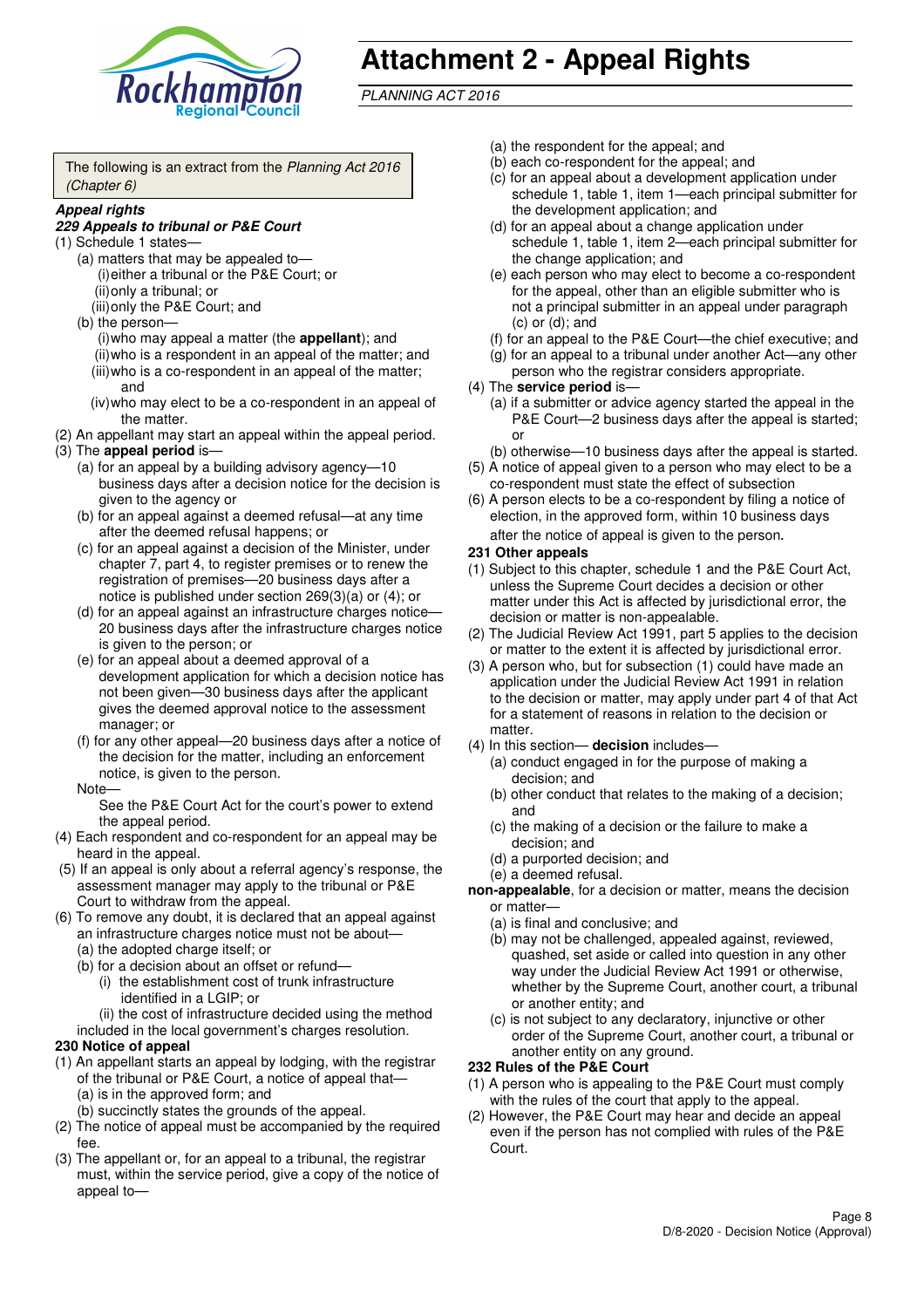

# **Appeal Rights**

PLANNING ACT 2016

# **Schedule 1**

#### **Appeals section 229 1 Appeal rights and parties to appeals**

- (1) Table 1 states the matters that may be appealed to—(a) the P&E court; or (b) a tribunal.
- (2) However, table 1 applies to a tribunal only if the matter involves—
	- (a) the refusal, or deemed refusal of a development application, for—
	- (i) a material change of use for a classified building; or
	- (ii) operational work associated with building work, a retaining wall, or a tennis court; or
	- (b) a provision of a development approval for—
	- (i) a material change of use for a classified building; or
- (ii) operational work associated with building work, a retaining wall, or a tennis court; or
	- (c) if a development permit was applied for—the decision to give a preliminary approval for—
		- (i) a material change of use for a classified building; or
	- (ii) operational work associated with building work, a retaining wall, or a tennis court; or
	- (d) a development condition if—
		- (i) the development approval is only for a material change of use that involves the use of a building classified under the Building Code as a class 2 building; and
		- (ii) the building is, or is proposed to be, not more than 3 storeys; and
		- (iii) the proposed development is for not more than 60 sole-occupancy units; or
	- (e) a decision for, or a deemed refusal of, an extension application for a development approval that is only for a material change of use of a classified building; or
	- (f) a decision for, or a deemed refusal of, a change application for a development approval that is only for a material change of use of a classified building; or
	- (g) a matter under this Act, to the extent the matter relates to—
		- (i) the Building Act, other than a matter under that Act that may or must be decided by the Queensland Building and Construction Commission; or
		- (ii) the Plumbing and Drainage Act, part 4 or 5; or
	- (h) a decision to give an enforcement notice in relation to a matter under paragraphs (a) to (g); or
	- (i) a decision to give an infrastructure charges notice; or
	- (j) the refusal, or deemed refusal, of a conversion application; or
	- (k) a matter that, under another Act, may be appealed to the tribunal; or
	- (l) a matter prescribed by regulation.
- (3) Also, table 1 does not apply to a tribunal if the matter

involves—

- (a) for a matter in subsection  $(2)(a)$  to  $(d)$ 
	- (i) a development approval for which the development application required impact assessment; and
	- (ii) a development approval in relation to which the assessment manager received a properly made submission for the development application; or
- (b) a provision of a development approval about the identification or inclusion, under a variation approval, of a matter for the development.
- (4) Table 2 states the matters that may be appealed only to the P&E Court.
- (5) Table 3 states the matters that may be appealed only to the tribunal.
- (6) In each table—
	- (a) column 1 states the appellant in the appeal; and
	- (b) column 2 states the respondent in the appeal; and
	- (c) column 3 states the co-respondent (if any) in the appeal; and
	- (d) column 4 states the co-respondents by election (if any) in the appeal.
- (7) If the chief executive receives a notice of appeal under section 230(3)(f), the chief executive may elect to be a corespondent in the appeal.

| Table 1<br>Appeals to the P&E Court and, for certain matters, to a tribunal                                                                                                                                                                                                                                                                    |                           |                                         |                                                       |  |  |
|------------------------------------------------------------------------------------------------------------------------------------------------------------------------------------------------------------------------------------------------------------------------------------------------------------------------------------------------|---------------------------|-----------------------------------------|-------------------------------------------------------|--|--|
| 1. Development applications<br>An appeal may be made against-<br>(a) the refusal of all or part of the development application; or<br>(b) the deemed refusal of the development application; or<br>(c) a provision of the development approval; or<br>(d) if a development permit was applied for-the decision to give a preliminary approval. |                           |                                         |                                                       |  |  |
| Column 1                                                                                                                                                                                                                                                                                                                                       | Column 2                  | Column 3                                | Column 4                                              |  |  |
| Appellant                                                                                                                                                                                                                                                                                                                                      | Respondent                | Co-respondent                           | Co-respondent by election                             |  |  |
| $($ if any $)$<br>$($ if any $)$                                                                                                                                                                                                                                                                                                               |                           |                                         |                                                       |  |  |
| The applicant                                                                                                                                                                                                                                                                                                                                  | The assessment<br>manager | If the appeal is about<br>a concurrence | 1 A concurrence agency that is<br>not a co-respondent |  |  |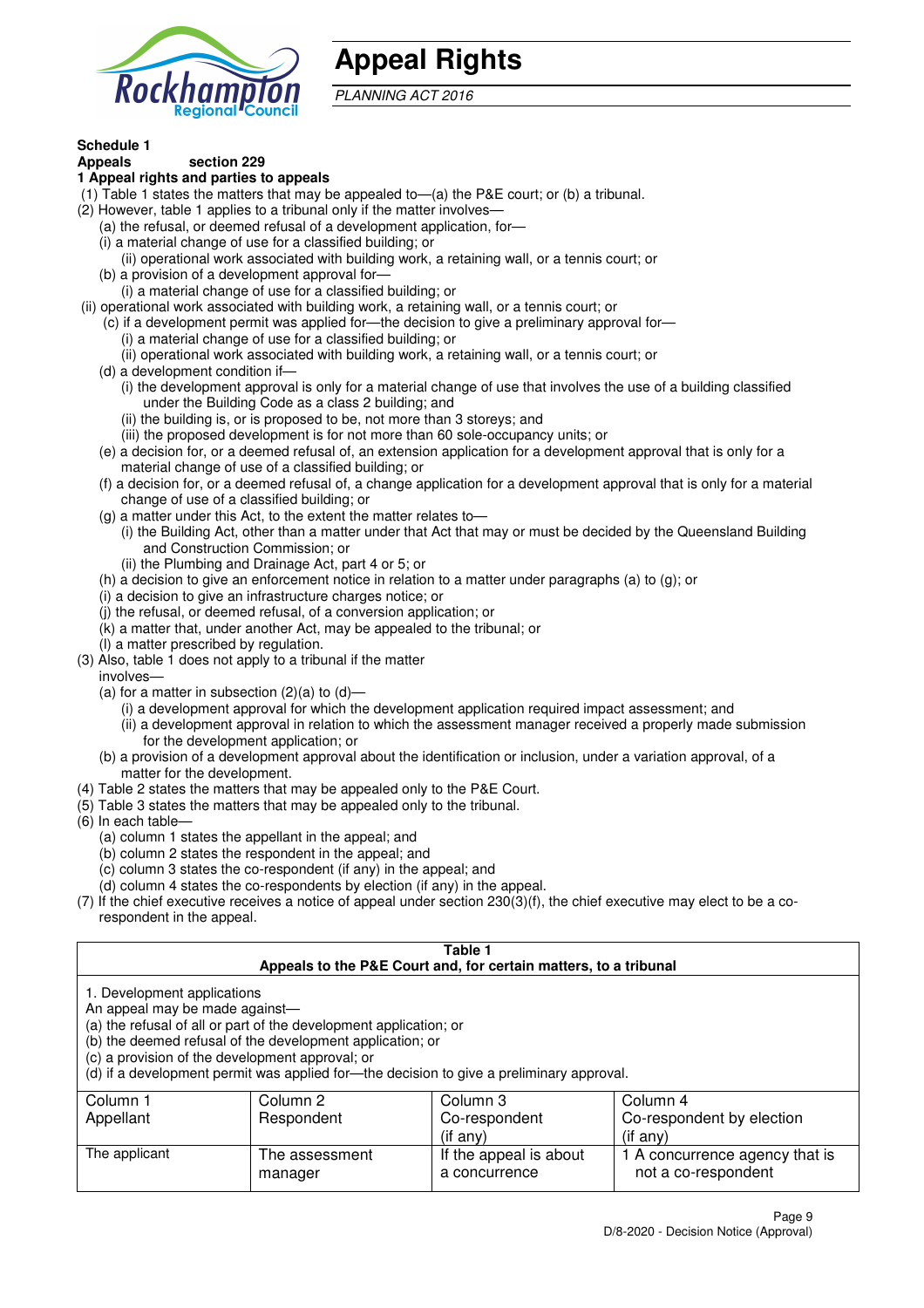| Table 1<br>Appeals to the P&E Court and, for certain matters, to a tribunal                                                                                                                             |                                   |                                                                 |                                                                                                                                                                                                                                                                                                                                                 |  |
|---------------------------------------------------------------------------------------------------------------------------------------------------------------------------------------------------------|-----------------------------------|-----------------------------------------------------------------|-------------------------------------------------------------------------------------------------------------------------------------------------------------------------------------------------------------------------------------------------------------------------------------------------------------------------------------------------|--|
|                                                                                                                                                                                                         |                                   | agency's referral<br>response-the<br>concurrence agency         | 2 If a chosen Assessment<br>manager is the respondent-<br>the prescribed assessment<br>manager<br>3 Any eligible advice agency for<br>the application<br>4 Any eligible submitter for the<br>application                                                                                                                                        |  |
| 2. Change applications<br>An appeal may be made against-<br>(b) a deemed refusal of a change application.                                                                                               |                                   |                                                                 | (a) a responsible entity's decision for a change application, other than a decision made by the P&E court; or                                                                                                                                                                                                                                   |  |
| Column 1<br>Appellant                                                                                                                                                                                   | Column <sub>2</sub><br>Respondent | Column 3<br>Co-respondent<br>$($ if any $)$                     | Column 4<br>Co-respondent by election<br>(if any)                                                                                                                                                                                                                                                                                               |  |
| 1 The applicant<br>2 If the responsible<br>entity is the<br>assessment<br>manager-an<br>affected entity that<br>gave a pre-request<br>notice or response<br>notice                                      | The responsible<br>entity         | If an affected entity<br>starts the appeal-the<br>applicant     | 1 A concurrence agency for the<br>development application<br>2 If a chosen assessment<br>manager is the respondent-<br>the prescribed assessment<br>manager<br>3 A private certifier for the<br>development application<br>4 Any eligible advice agency for<br>the change application<br>5 Any eligible submitter for the<br>change application |  |
| 3. Extension applications<br>An appeal may be made against-<br>(a) the assessment manager's decision about an extension application; or<br>(b) a deemed refusal of an extension application.            |                                   |                                                                 |                                                                                                                                                                                                                                                                                                                                                 |  |
| Column 1<br>Appellant                                                                                                                                                                                   | Column <sub>2</sub><br>Respondent | Column 3<br>Co-respondent<br>(if any)                           | Column $\overline{4}$<br>Co-respondent by election<br>(if any)                                                                                                                                                                                                                                                                                  |  |
| 1 The applicant<br>1<br>2<br>For a matter other<br>than a deemed<br>refusal of an<br>extension<br>application $-$ a<br>concurrence<br>agency, other than<br>the chief executive,<br>for the application | The assessment<br>manager         | If a concurrence<br>agency starts the<br>appeal – the applicant | If a chosen assessment<br>manager is the respondent $-$ the<br>prescribed assessment manager                                                                                                                                                                                                                                                    |  |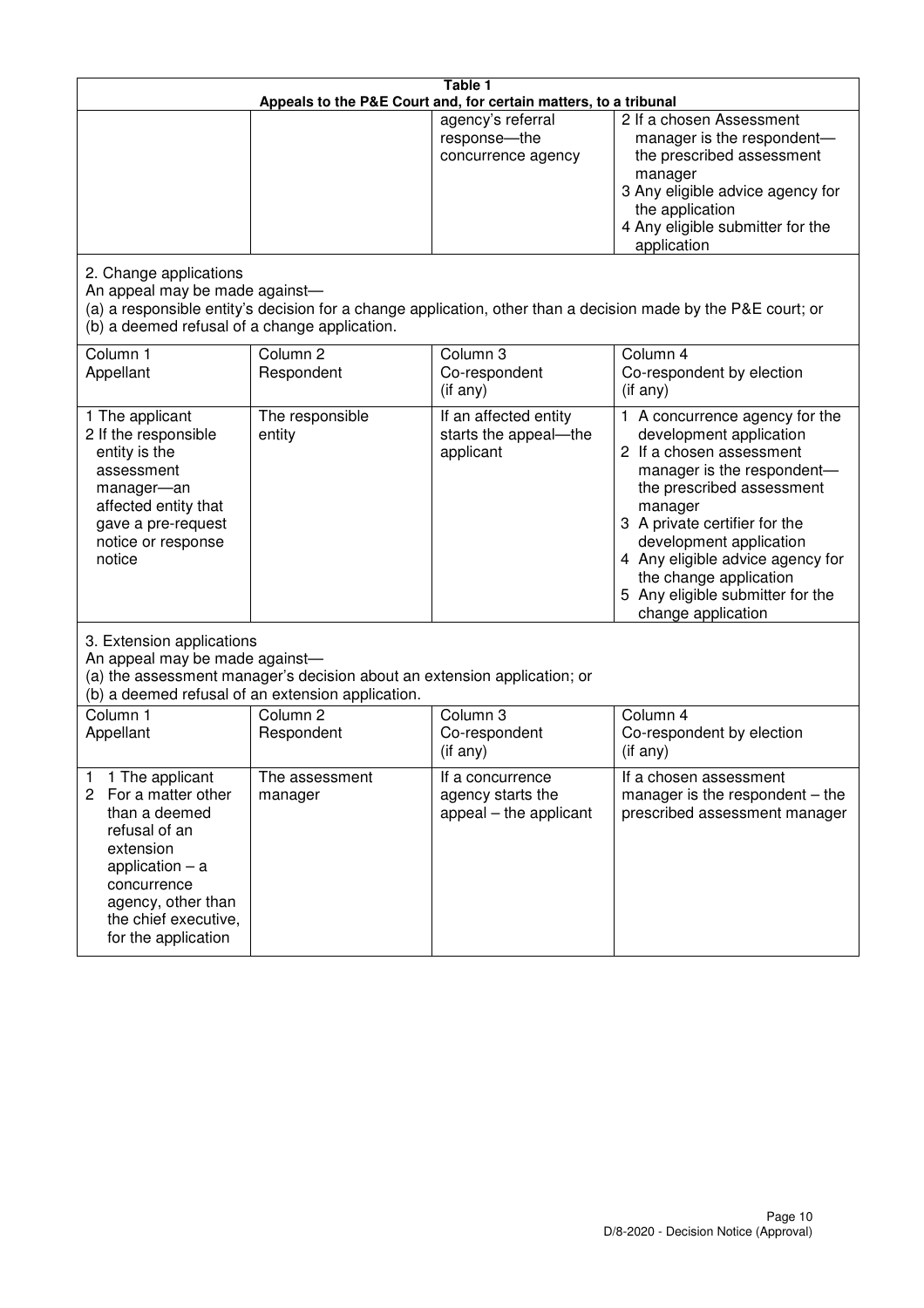#### **Table 1 Appeals to the P&E Court and, for certain matters, to a tribunal**

4. Infrastructure charges notices

- An appeal may be made against an infrastructure charges notice on 1 or more of the following grounds
- a) The notice involved an error relating to
	- (i) The application of the relevant adopted charge; or
- Examples of errors in applying an adopted charge
	- The incorrect application of gross floor area for a non-residential development
	- Applying an incorrect 'use category', under a regulation, to the development
	- (i) The working out of extra demands, for section 120; or
	- (ii) An offset or refund; or
- b) The was no decision about an offset or refund; or
- c) If the infrastructure charges notice states a refund will be given the timing for giving the refund; or
- d) The amount of the charge is so unreasonable that no reasonable relevant local government could have

## imposed the amount.

| Column 1<br>Appellant                                    | Column 2<br>Respondent                                                    | Column 3<br>Co-respondent<br>(if any) | Column 4<br>Co-respondent by election<br>$($ if any $)$ |
|----------------------------------------------------------|---------------------------------------------------------------------------|---------------------------------------|---------------------------------------------------------|
| The person given the<br>Infrastructure charges<br>notice | The local government<br>that gave the<br>infrastructure charges<br>notice |                                       |                                                         |

5. Conversion applications

An appeal may be made against—

(a) the refusal of a conversion application; or

(b) a deemed refusal of a conversion application.

| Column 1<br>Appellant | Column 2<br>Respondent                                                  | Column 3<br>Co-respondent<br>$($ if any $)$ | Column 4<br>Co-respondent by election<br>$($ if any $)$ |
|-----------------------|-------------------------------------------------------------------------|---------------------------------------------|---------------------------------------------------------|
| The applicant         | The local government<br>to which the conversion<br>application was made |                                             |                                                         |

6. Enforcement notices

An appeal may be made against the decision to give an enforcement notice.

| Column 1<br>Appellant                      | Column 2<br>Respondent       | Column 3<br>Co-respondent<br>$($ if any $)$ | Column 4<br>Co-respondent by election<br>$($ if any $)$                                                                                                                    |
|--------------------------------------------|------------------------------|---------------------------------------------|----------------------------------------------------------------------------------------------------------------------------------------------------------------------------|
| The person given the<br>enforcement notice | The enforcement<br>authority |                                             | If the enforcement authority is<br>not the local government for<br>the premises in relation to which<br>the offence is alleged to have<br>happened-the local<br>government |

#### **Table 2 Appeals to the P&E Court only**

1. Appeals from tribunal

An appeal may be made against a decision of a tribunal, other than a decision under

section 252, on the ground of-

(a) an error or mistake in law on the part of the tribunal; or

(b) jurisdictional error.

| Column 1<br>Appellant                             | Column 2<br>Respondent                                    | Column 3<br>Co-respondent<br>$($ if any $)$ | Column 4<br>Co-respondent by election<br>(i f any) |
|---------------------------------------------------|-----------------------------------------------------------|---------------------------------------------|----------------------------------------------------|
| A party to the<br>proceedings for the<br>decision | The other party to the<br>proceedings for the<br>decision | $\overline{\phantom{0}}$                    |                                                    |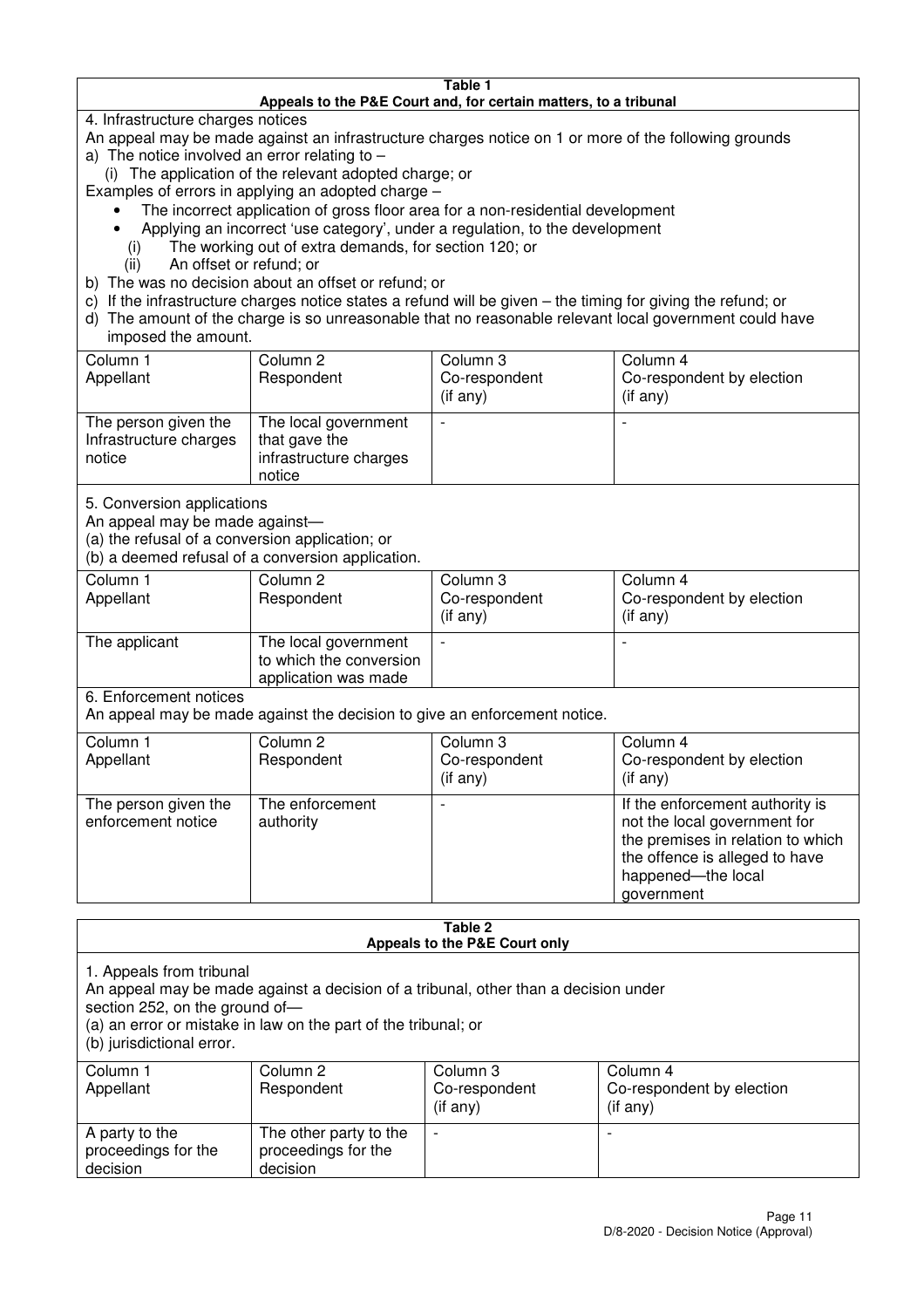#### **Table 2 Appeals to the P&E Court only**

2. Eligible submitter appeals

An appeal may be made against the decision to give a development approval, or an approval for a change application, to the extent that the decision relates to—

(a) any part of the development application for the development approval that required impact assessment; or (b) a variation request.

| Column 1                                                                                                                                                                                                                                                                                                                                                                               | Column 2                                                                                                                   | Column 3                                                                                                                | Column 4                                             |  |
|----------------------------------------------------------------------------------------------------------------------------------------------------------------------------------------------------------------------------------------------------------------------------------------------------------------------------------------------------------------------------------------|----------------------------------------------------------------------------------------------------------------------------|-------------------------------------------------------------------------------------------------------------------------|------------------------------------------------------|--|
| Appellant                                                                                                                                                                                                                                                                                                                                                                              | Respondent                                                                                                                 | Co-respondent                                                                                                           | Co-respondent by election                            |  |
|                                                                                                                                                                                                                                                                                                                                                                                        |                                                                                                                            | $($ if any $)$                                                                                                          | (i f any)                                            |  |
| 1 For a development<br>application-an<br>eligible submitter for<br>the development<br>application<br>2 For a change<br>application-an<br>eligible submitter for<br>the change<br>application                                                                                                                                                                                           | 1 For a development<br>application-the<br>assessment<br>manager<br>2 For a change<br>application-the<br>responsible entity | 1 The applicant<br>2 If the appeal is<br>about a concurrence<br>agency's referral<br>response-the<br>concurrence agency | Another eligible<br>submitter for the<br>application |  |
| 3. Eligible submitter and eligible advice agency appeals<br>An appeal may be made against a provision of a development approval, or failure to<br>include a provision in the development approval, to the extent the matter relates to-<br>(a) any part of the development application or the change application, for the development approval, that<br>required impact assessment; or |                                                                                                                            |                                                                                                                         |                                                      |  |

(b) a variation request.

| Column 1<br>Appellant                                                                                                                                                                                                                                                                         | Column <sub>2</sub><br>Respondent                                                                                          | Column 3<br>Co-respondent<br>$(i$ f any)                                                                                | Column 4<br>Co-respondent by election<br>(i f any) |  |
|-----------------------------------------------------------------------------------------------------------------------------------------------------------------------------------------------------------------------------------------------------------------------------------------------|----------------------------------------------------------------------------------------------------------------------------|-------------------------------------------------------------------------------------------------------------------------|----------------------------------------------------|--|
| 1 For a development<br>application-an<br>eligible submitter for<br>the development<br>application<br>2 For a change<br>application-an<br>eligible submitter for<br>the change<br>application<br>3 An eligible advice<br>agency for the<br>development<br>application or<br>change application | 1 For a development<br>application-the<br>assessment<br>manager<br>2 For a change<br>application-the<br>responsible entity | 1 The applicant<br>2 If the appeal is<br>about a concurrence<br>agency's referral<br>response-the<br>concurrence agency | Another eligible submitter for the<br>application  |  |
| 4. Compensation claims<br>An appeal may be made against-<br>(a) a decision under section 32 about a compensation claim; or<br>(b) a decision under section 265 about a claim for compensation; or<br>(c) a deemed refusal of a claim under paragraph (a) or (b).                              |                                                                                                                            |                                                                                                                         |                                                    |  |
| Column 1                                                                                                                                                                                                                                                                                      | Column <sub>2</sub>                                                                                                        | Column 3                                                                                                                | Column 4                                           |  |
| Appellant                                                                                                                                                                                                                                                                                     | Respondent                                                                                                                 | Co-respondent<br>(if any)                                                                                               | Co-respondent by election<br>(if any)              |  |
| A person dissatisfied                                                                                                                                                                                                                                                                         | The local                                                                                                                  |                                                                                                                         |                                                    |  |

government to which the claim was made

with the decision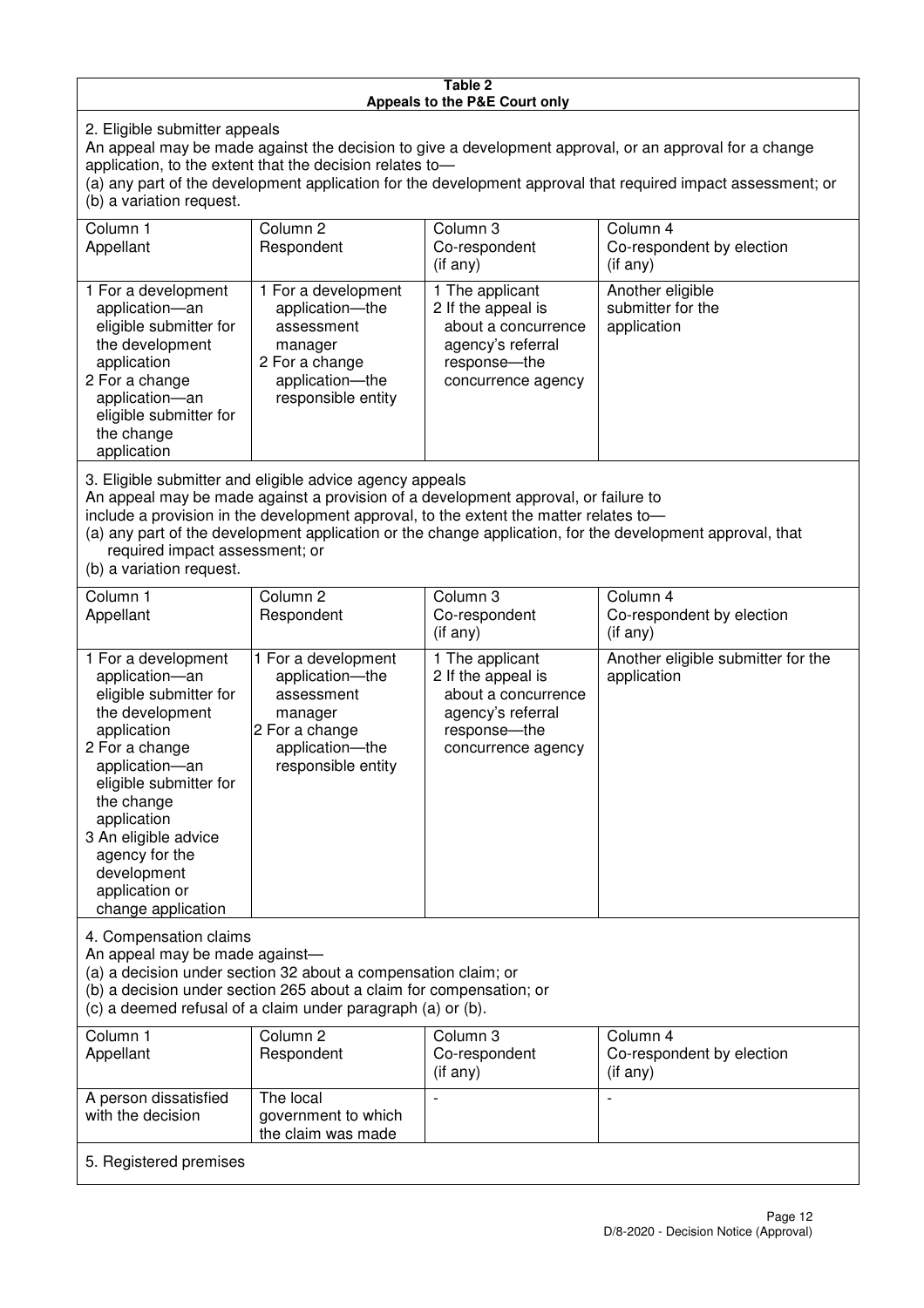| Table 2<br>Appeals to the P&E Court only                                                                                                                                                                                                                                                                             |                                   |                                       |                                                                                                                                                                             |  |
|----------------------------------------------------------------------------------------------------------------------------------------------------------------------------------------------------------------------------------------------------------------------------------------------------------------------|-----------------------------------|---------------------------------------|-----------------------------------------------------------------------------------------------------------------------------------------------------------------------------|--|
| An appeal may be made against a decision of the Minister under chapter 7, part 4.                                                                                                                                                                                                                                    |                                   |                                       |                                                                                                                                                                             |  |
| Column 1<br>Appellant                                                                                                                                                                                                                                                                                                | Column <sub>2</sub><br>Respondent | Column 3<br>Co-respondent<br>(if any) | Column 4<br>Co-respondent by election<br>$($ if any $)$                                                                                                                     |  |
| 1 A person given a<br>decision notice about<br>the decision<br>2 If the decision is to<br>register premises or<br>renew the<br>registration of<br>premises-an owner<br>or occupier of<br>premises in the<br>affected area for the<br>registered premises<br>who is dissatisfied<br>with the decision                 | The Minister                      |                                       | If an owner or occupier starts the<br>appeal – the owner of the<br>registered premises                                                                                      |  |
| 6. Local laws<br>An appeal may be made against a decision of a local government, or conditions applied,<br>under a local law about-<br>(a) the use of premises, other than a use that is the natural and ordinary consequence of prohibited<br>development; or<br>(b) the erection of a building or other structure. |                                   |                                       |                                                                                                                                                                             |  |
| Column 1<br>Appellant                                                                                                                                                                                                                                                                                                | Column <sub>2</sub><br>Respondent | Column 3<br>Co-respondent<br>(if any) | Column 4<br>Co-respondent by election<br>(if any)                                                                                                                           |  |
| A person who-<br>(a) applied for the<br>decision; and<br>(b) is dissatisfied with<br>the decision or<br>conditions.                                                                                                                                                                                                  | The local government              | $\overline{\phantom{a}}$              |                                                                                                                                                                             |  |
| Table 3<br>Appeals to the tribunal only                                                                                                                                                                                                                                                                              |                                   |                                       |                                                                                                                                                                             |  |
| 1. Building advisory agency appeals<br>An appeal may be made against giving a development approval for building work to the extent the building<br>work required code assessment against the building assessment provisions.                                                                                         |                                   |                                       |                                                                                                                                                                             |  |
| Column 1<br>Appellant                                                                                                                                                                                                                                                                                                | Column <sub>2</sub><br>Respondent | Column 3<br>Co-respondent<br>(if any) | Column 4<br>Co-respondent by election<br>(if any)                                                                                                                           |  |
| A building advisory<br>agency for the<br>development application<br>related to the approval                                                                                                                                                                                                                          | The assessment<br>manager         | The applicant                         | 1 A concurrence agency for the<br>development application<br>related to the approval<br>2 A private certifier for the<br>development application<br>related to the approval |  |
| 3. Certain decisions under the Building Act and the Plumbing and Drainage Act<br>An appeal may be made against a decision under-<br>(a) the Building Act, other than a decision made by the Queensland Building and Construction Commission; or<br>(b) the Plumbing and Drainage Act, part 4 or 5.                   |                                   |                                       |                                                                                                                                                                             |  |
| Column 1<br>Appellant                                                                                                                                                                                                                                                                                                | Column <sub>2</sub><br>Respondent | Column 3<br>Co-respondent<br>(if any) | Column 4<br>Co-respondent by election<br>(if any)                                                                                                                           |  |